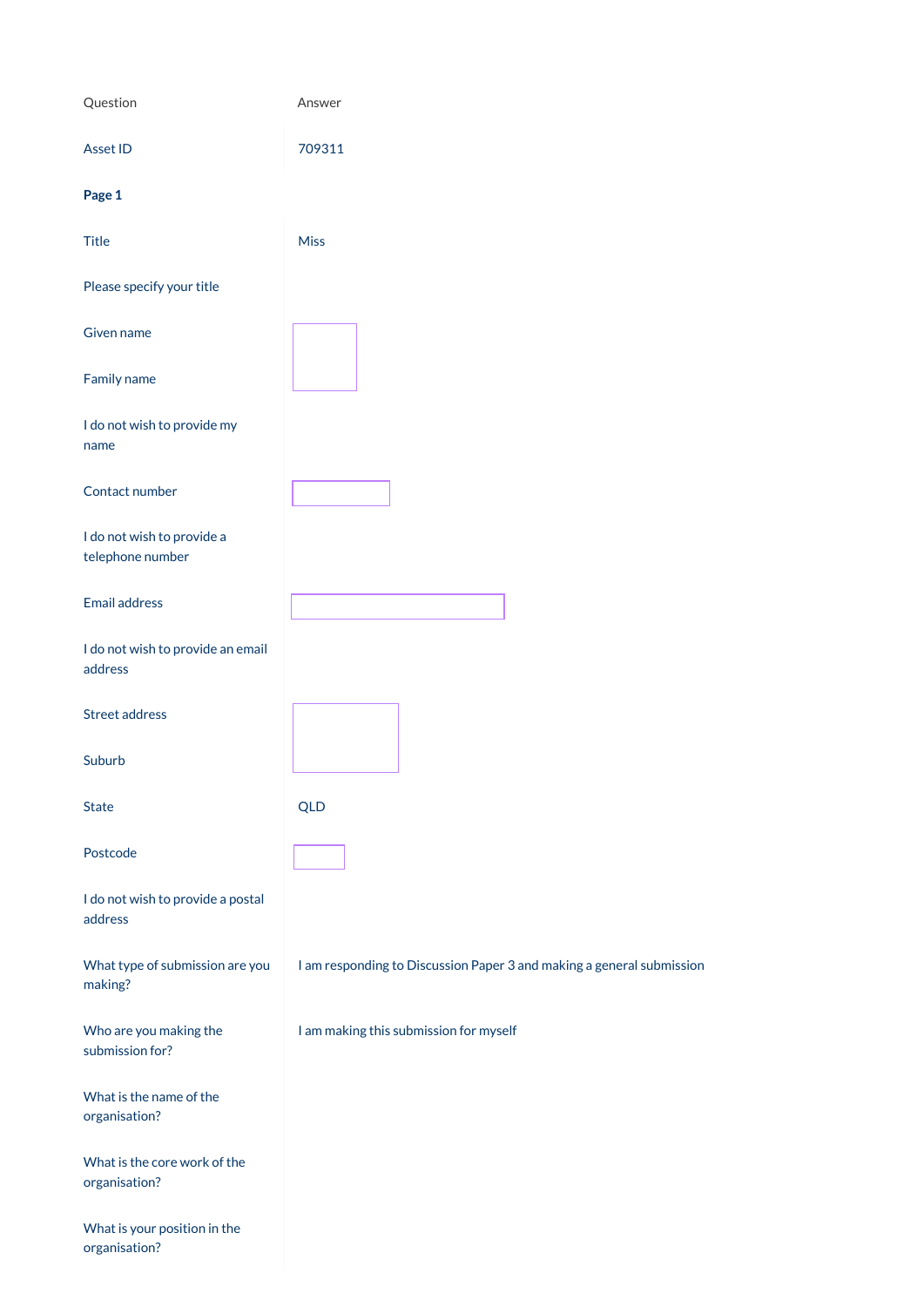| Question                                                                                                                    | Answer                                                                                                                                                                                                                                                                                                   |
|-----------------------------------------------------------------------------------------------------------------------------|----------------------------------------------------------------------------------------------------------------------------------------------------------------------------------------------------------------------------------------------------------------------------------------------------------|
| Do you have authority from the<br>organisation to make a<br>submission on its behalf?                                       |                                                                                                                                                                                                                                                                                                          |
| Please specify who you are<br>making this submission for                                                                    |                                                                                                                                                                                                                                                                                                          |
| Please select at least one from<br>below                                                                                    | I have lived experience of domestic, family or sexual violence and/or of the criminal justice<br>system, I have supported a friend or family member experiencing of domestic, family or sexual<br>violence and/or engaging with the criminal justice system, I am an interested members of the<br>public |
| Please specify (if Others was<br>selected)                                                                                  |                                                                                                                                                                                                                                                                                                          |
| Are you able to advise a<br>timeframe for when most of the<br>lived experience/observations in<br>your submission occurred? | In the past five years                                                                                                                                                                                                                                                                                   |
| Page 2                                                                                                                      |                                                                                                                                                                                                                                                                                                          |
| How would you like us to use<br>your information?                                                                           | Identified - published on website                                                                                                                                                                                                                                                                        |
| Page 3                                                                                                                      |                                                                                                                                                                                                                                                                                                          |
| What is your age range?                                                                                                     | I am between 18 - 25 years old                                                                                                                                                                                                                                                                           |
| What is your gender?                                                                                                        | Female                                                                                                                                                                                                                                                                                                   |
| Please specify other gender                                                                                                 |                                                                                                                                                                                                                                                                                                          |
| What is your current postcode?                                                                                              |                                                                                                                                                                                                                                                                                                          |
| What is your main language<br>other than English spoken at<br>home?                                                         |                                                                                                                                                                                                                                                                                                          |
| In which country were you born?                                                                                             |                                                                                                                                                                                                                                                                                                          |

Do you identify as a member of any of the following groups? (Please tick all that apply)

**Page 4**